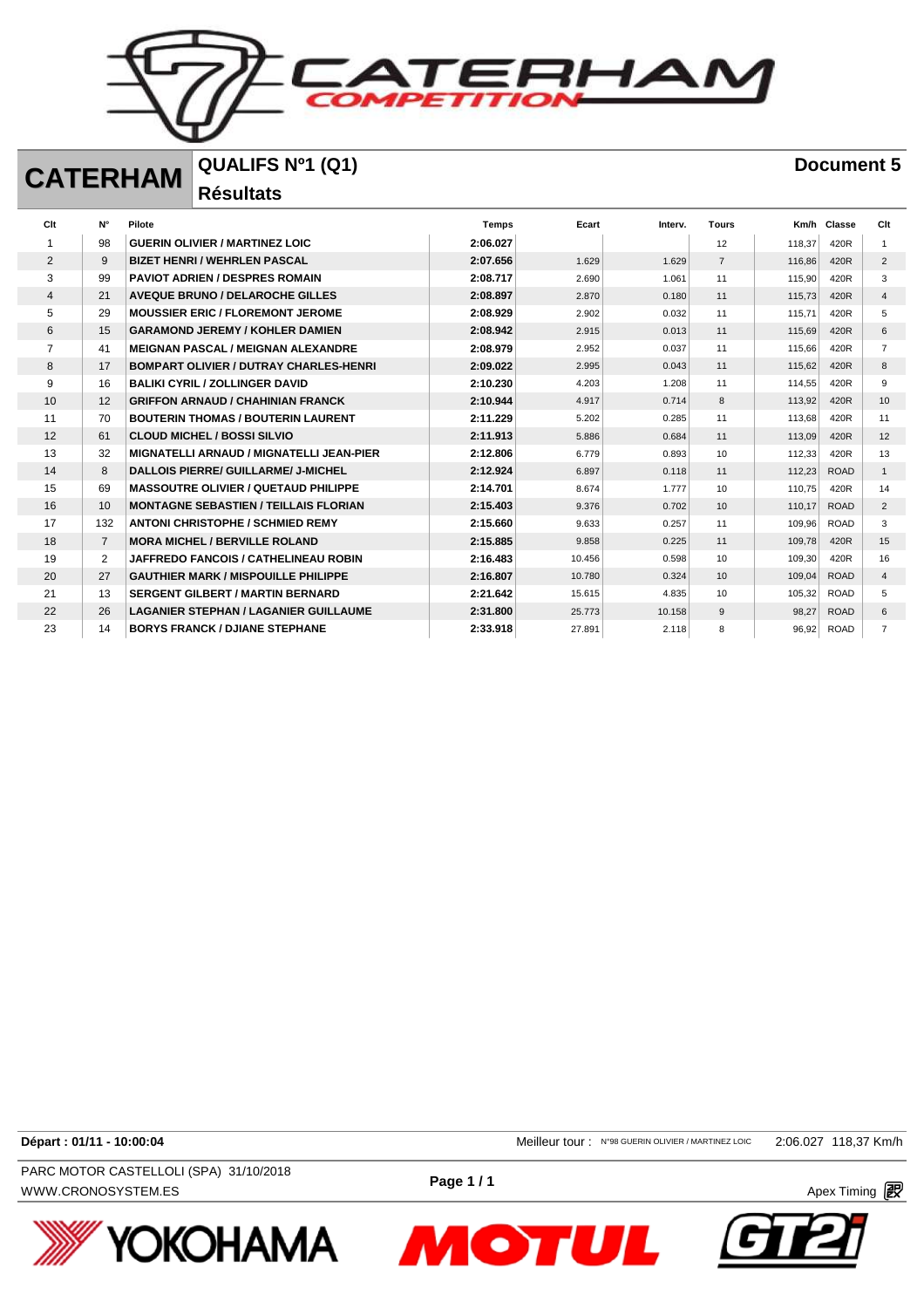フロムパ

**CATERHAM QUALIFS Nº1 (Q1)**

**Analyse des tours** 

| Tours                             | Temps au tour                                | Heure du jour                              | <b>Tours</b>   | Temps au tour                                    | Heure du jour | Tours                   | Temps au tour                               | Heure du jour                              |
|-----------------------------------|----------------------------------------------|--------------------------------------------|----------------|--------------------------------------------------|---------------|-------------------------|---------------------------------------------|--------------------------------------------|
|                                   | Nº2 JAFFREDO FANCOIS / CATHELINEAU ROBIN     |                                            | 9              | 2:15.602                                         | 9:23:23.754   | 9                       | 2:10.230                                    | 9:22:42.666                                |
| 1                                 | 2:41.312                                     | 9:02:49.224                                | 10             | 2:15.403                                         | 9:25:39.157   | 10                      | 2:14.298                                    | 9:24:56.964                                |
| 2                                 | 2:27.292                                     | 9:05:16.516                                |                | N°12 GRIFFON ARNAUD / CHAHINIAN FRANCK           |               | 11                      | 2:11.056                                    | 9:27:08.020                                |
| 3                                 | 2:23.061                                     | 9:07:39.577                                | 1              | 2:23.042                                         | 9:05:11.534   |                         | N°17 BOMPART OLIVIER / DUTRAY CHARLES-HENRI |                                            |
| $\overline{4}$                    | 2:20.094                                     | 9:09:59.671                                | 2 OUT          | 6:41.436                                         | 9:11:52.970   | 1                       | 2:41.848                                    | 9:02:57.026                                |
| 5                                 | 2:18.314                                     | 9:12:17.985                                | 3              | 2:37.882                                         | 9:14:30.852   | $\overline{2}$          | 2:19.746                                    | 9:05:16.772                                |
| 6                                 | 2:28.205                                     | 9:14:46.190                                | 4              | 2:16.783                                         | 9:16:47.635   | 3                       | 2:18.190                                    | 9:07:34.962                                |
| $\overline{7}$                    | 2:29.951                                     | 9:17:16.141                                | 5              | 2:15.410                                         | 9:19:03.045   | $\overline{\mathbf{4}}$ | 2:16.198                                    | 9:09:51.160                                |
| 8                                 | 3:08.725                                     | 9:20:24.866                                | $\,6$          | 2:13.458                                         | 9:21:16.503   | 5                       | 2:13.944                                    | 9:12:05.104                                |
| 9                                 | 2:16.483                                     | 9:22:41.349                                | $\overline{7}$ | 2:12.915                                         | 9:23:29.418   | 6                       | 2:12.598                                    | 9:14:17.702                                |
| 10                                | 2:29.609                                     | 9:25:10.958                                | 8              | 2:10.944                                         | 9:25:40.362   | $\overline{7}$          | 2:12.147                                    | 9:16:29.849                                |
| N°7 MORA MICHEL / BERVILLE ROLAND |                                              |                                            |                | N°13 SERGENT GILBERT / MARTIN BERNARD            |               | 8                       | 2:11.494                                    | 9:18:41.343                                |
| 1                                 | 2:44.031                                     | 9:03:06.427                                | 1              | 2:41.465                                         | 9:03:15.120   | 9                       | 2:10.637                                    | 9:20:51.980                                |
| $\overline{2}$                    | 2:30.383                                     | 9:05:36.810                                | $\overline{2}$ | 2:33.693                                         | 9:05:48.813   | 10                      | 2:10.387                                    | 9:23:02.367                                |
| 3                                 | 2:24.793                                     | 9:08:01.603                                | 3              | 2:32.080                                         | 9:08:20.893   | 11                      | 2:09.022                                    | 9:25:11.389                                |
| 4                                 | 2:21.262                                     | 9:10:22.865                                | $\overline{4}$ | 2:31.860                                         | 9:10:52.753   |                         | N°21 AVEQUE BRUNO / DELAROCHE GILLES        |                                            |
| 5                                 | 2:20.028                                     | 9:12:42.893                                | 5              | 2:27.819                                         | 9:13:20.572   | 1                       | 2:42.009                                    | 9:03:00.485                                |
| 6                                 | 2:18.516                                     | 9:15:01.409                                | $\,6$          | 2:26.461                                         | 9:15:47.033   | $\sqrt{2}$              | 2:42.831                                    | 9:05:43.316                                |
| $\overline{7}$                    | 2:17.783                                     | 9:17:19.192                                | $\overline{7}$ | 2:25.701                                         | 9:18:12.734   | 3                       | 2:55.887                                    | 9:08:39.203                                |
| 8                                 | 2:17.551                                     | 9:19:36.743                                | 8              | 2:24.652                                         | 9:20:37.386   | $\overline{4}$          | 2:17.074                                    | 9:10:56.277                                |
| 9                                 | 2:16.018                                     | 9:21:52.761                                | 9              | 2:21.642                                         | 9:22:59.028   | 5                       | 2:16.342                                    | 9:13:12.619                                |
| 10                                | 2:16.061                                     | 9:24:08.822                                | 10             | 2:22.947                                         | 9:25:21.975   | 6                       | 2:14.873                                    | 9:15:27.492                                |
| 11                                | 2:15.885                                     | 9:26:24.707                                |                | N°14 BORYS FRANCK / DJIANE STEPHANE              |               | $\overline{7}$          | 2:14.937                                    | 9:17:42.429                                |
|                                   | N°8 DALLOIS PIERRE/ GUILLARME/ J-MICHEL      |                                            | 1              | 2:58.936                                         | 9:03:24.913   | 8                       | 2:13.434                                    | 9:19:55.863                                |
| $\mathbf{1}$                      | 2:36.895                                     | 9:03:06.440                                | 2 OUT          | 6:53.676                                         | 9:10:18.589   | 9                       | 2:11.907                                    | 9:22:07.770                                |
| 2                                 | 2:26.048                                     | 9:05:32.488                                | 3              | 2:47.557                                         | 9:13:06.146   | 10                      | 2:10.763                                    | 9:24:18.533                                |
| 3                                 | 2:20.107                                     | 9:07:52.595                                | $\overline{4}$ | 2:39.448                                         | 9:15:45.594   | 11                      | 2:08.897                                    | 9:26:27.430                                |
| $\overline{\mathbf{4}}$           | 2:18.302                                     | 9:10:10.897                                | 5              | 2:36.581                                         | 9:18:22.175   |                         |                                             | N°26 LAGANIER STEPHAN / LAGANIER GUILLAUME |
| 5                                 | 2:18.044                                     | 9:12:28.941                                | $\,6$          | 2:38.597                                         | 9:21:00.772   | 1                       | 3:01.697                                    | 9:03:41.739                                |
| 6                                 | 2:17.414                                     | 9:14:46.355                                | $\overline{7}$ | 2:37.605                                         | 9:23:38.377   | $\overline{2}$          | 2:47.835                                    | 9:06:29.574                                |
| $\overline{7}$                    | 2:15.868                                     | 9:17:02.223                                | 8              | 2:33.918                                         | 9:26:12.295   | 3                       | 3:37.991                                    | 9:10:07.565                                |
| 8                                 | 2:16.652                                     | 9:19:18.875                                |                |                                                  |               | $\overline{\mathbf{4}}$ | 2:42.928                                    | 9:12:50.493                                |
| 9                                 | 2:14.927                                     | 9:21:33.802                                | 1              | N°15 GARAMOND JEREMY / KOHLER DAMIEN<br>2:36.121 | 9:02:53.037   | 5                       | 2:38.276                                    | 9:15:28.769                                |
| 10                                | 2:24.398                                     | 9:23:58.200                                | $\overline{2}$ | 2:20.703                                         | 9:05:13.740   | 6                       | 2:36.084                                    | 9:18:04.853                                |
| 11                                | 2:12.924                                     | 9:26:11.124                                | 3              | 2:17.613                                         | 9:07:31.353   | $\overline{7}$          | 2:36.681                                    | 9:20:41.534                                |
|                                   |                                              |                                            | $\sqrt{4}$     | 2:15.972                                         | 9:09:47.325   | 8                       | 2:33.362                                    | 9:23:14.896                                |
| 1                                 | N°9 BIZET HENRI / WEHRLEN PASCAL<br>2:32.913 | 9:12:48.974                                | 5              | 2:19.621                                         | 9:12:06.946   | 9                       | 2:31.800                                    | 9:25:46.696                                |
| $\overline{2}$                    | 2:12.445                                     |                                            | $\,6$          | 2:12.946                                         | 9:14:19.892   |                         |                                             |                                            |
| 3                                 | 2:10.517                                     | 9:15:01.419                                | $\overline{7}$ | 2:11.911                                         |               | 1                       | N°27 GAUTHIER MARK / MISPOUILLE PHILIPPE    | 9:04:37.103                                |
|                                   |                                              | 9:17:11.936                                |                |                                                  | 9:16:31.803   |                         | 2:50.871                                    |                                            |
| 4                                 | 2:09.257                                     | 9:19:21.193                                | 8              | 2:10.853                                         | 9:18:42.656   | $\overline{c}$          | 2:31.739                                    | 9:07:08.842                                |
| 5                                 | 2:22.791                                     | 9:21:43.984                                | 9              | 2:10.545                                         | 9:20:53.201   | 3                       | 2:28.112                                    | 9:09:36.954                                |
| 6                                 | 2:07.656                                     | 9:23:51.640                                | 10             | 2:10.456                                         | 9:23:03.657   | 4                       | 2:28.284                                    | 9:12:05.238                                |
| 7                                 | 2:07.658                                     | 9:25:59.298                                | 11             | 2:08.942                                         | 9:25:12.599   | 5                       | 2:22.949                                    | 9:14:28.187                                |
|                                   |                                              | N°10 MONTAGNE SEBASTIEN / TEILLAIS FLORIAN |                | N°16 BALIKI CYRIL / ZOLLINGER DAVID              |               | 6                       | 2:18.755                                    | 9:16:46.942                                |
| $\mathbf{1}$                      | 2:35.794                                     | 9:03:07.038                                | 1              | 2:19.353                                         | 9:04:54.629   | $\overline{7}$          | 2:19.677                                    | 9:19:06.619                                |
| $\overline{\mathbf{c}}$           | 2:23.998                                     | 9:05:31.036                                | $\overline{c}$ | 2:16.863                                         | 9:07:11.492   | 8                       | 2:16.807                                    | 9:21:23.426                                |
| 3                                 | 2:20.379                                     | 9:07:51.415                                | 3              | 2:16.045                                         | 9:09:27.537   | 9                       | 2:17.952                                    | 9:23:41.378                                |
| 4                                 | 2:18.696                                     | 9:10:10.111                                | 4              | 2:13.611                                         | 9:11:41.148   | 10                      | 2:16.819                                    | 9:25:58.197                                |
| 5 OUT                             | 4:01.006                                     | 9:14:11.117                                | 5              | 2:14.228                                         | 9:13:55.376   |                         | N°29 MOUSSIER ERIC / FLOREMONT JEROME       |                                            |
| 6                                 | 2:25.197                                     | 9:16:36.314                                | 6              | 2:11.839                                         | 9:16:07.215   | 1                       | 2:33.569                                    | 9:03:44.518                                |
| $\overline{7}$                    | 2:16.309                                     | 9:18:52.623                                | $\overline{7}$ | 2:12.416                                         | 9:18:19.631   | $\overline{c}$          | 2:22.105                                    | 9:06:06.623                                |
| 8                                 | 2:15.529                                     | 9:21:08.152                                | $\bf8$         | 2:12.805                                         | 9:20:32.436   | 3                       | 2:16.645                                    | 9:08:23.268                                |

WWW.CRONOSYSTEM.ES **Page 172 Page 172 Apex Timing** *图* PARC MOTOR CASTELLOLI (SPA) 31/10/2018



**Page 1 / 2**

**MOTUL**